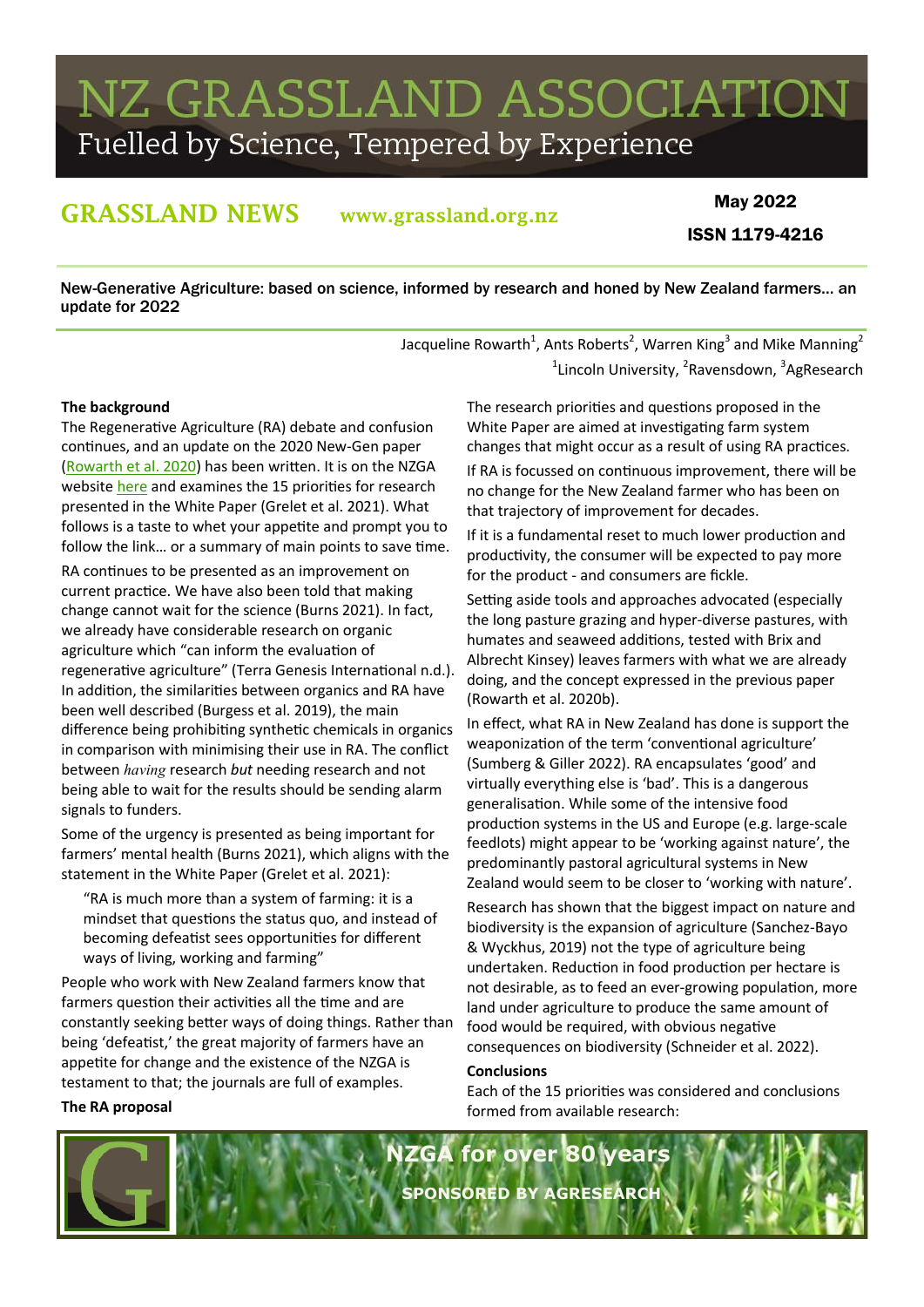It is possible that RA-style long, diverse pastures may have some negative impact on GHG per unit of production and on nitrogen loss.

It is unlikely that food from RA systems will differ in quality from conventionally produced food. There will, however, be less of it.

Data on resilience and farmer well-being are qualitative and sparse. The empowerment and mindset of farmers is subjective and highly personal. It remains unclear as to what impact research might have in this space.

RA effectively removes some management tools from the farmer's toolbox and adds constraints around livestock management i.e. grazing. This adds cost and risk, running counter to RA claims.

RA is unlikely to directly contribute to better animal welfare outcomes in New Zealand which already has high farm animal welfare – higher than that of trading partners.

At a farm scale, RA will probably increase plant and insect biodiversity, but will have little effect on the product. At a global scale, however, biodiversity would be negatively affected by agricultural expansion.

Any changes in soil carbon due to RA will likely be small and temporary.

Effect of RA on improving resilience to weather events seems unlikely given the opportunity cost of RA Australia.

Accountability in food systems remains unexplained.

A premium for RA products has not yet been apparent.

Farmscape for biodiversity is still obscure as RA does not specifically refer to native species.

RA systems are a risk in terms of seeds and weeds; closer scrutiny needs to be made of promoted seed mixtures.

If RA stimulates conversations between farmers who would normally ignore regular industry support channels, then some good may come of it, but only IF the information provided is accurate…

### **References**

### International Grassland Congress 2023

AgScience 57. 2020. [www.agscience.org.nz https://indd.adobe.com/](about:blank) [view/693a575a](about:blank)-5482-4df0-bc4d-f986d3bce64815p.

- Burgess PJ, Harris J, Graves AR, Deeks LK. 2019. *Regenerative agriculture: identifying the impact; enabling the potential.*  Report for SYSTEMIQ. 17 May 2019. Bedfordshire, UK:
- Burns EA. 2021. Regenerative agriculture: Farmer motivation, environment and climate improvement. Policy Quarterly 17  $($  Issue  $\qquad \qquad$  3). Tp. [https://ojs.victoria.ac.nz/pq/article/download/7133/6293/100](https://ojs.victoria.ac.nz/pq/article/download/7133/6293/10027) [27](https://ojs.victoria.ac.nz/pq/article/download/7133/6293/10027)

Grelet G, Lang S and 68 others). 2021 Regenerative agriculture in Aotearoa New Zealand– research pathways to build sciencebased evidence and national narratives. [https://ourlandandwater.nz/wp](https://ourlandandwater.nz/wp-content/uploads/2021/02/Grelet_Lang_Feb-2021_Regen_Ag_NZ_White_ePaper.pdf)[content/uploads/2021/02/Grelet\\_Lang\\_Feb](https://ourlandandwater.nz/wp-content/uploads/2021/02/Grelet_Lang_Feb-2021_Regen_Ag_NZ_White_ePaper.pdf)-2021 Regen Ag\_NZ\_White\_ePaper.pdf. 59p.

- Rowarth JS. 2020. Hot Topic Regenerative Agriculture. [https://www.agscience.org.nz/hot](about:blank)-topic-regenerative[agriculture/](about:blank) 7p.
- *Rowarth JS, Roberts AHC, King W, Manning MJ. 2020a. Newgenerative agriculture – based on science, informed by research and honed by New Zealand farmers. Journal of New Zealand Grasslands 82*: 221-229.
- Rowarth JS, Roberts AHC, Manning MJ. 2020b. Learning from the past: a comparison of food production systems for managing nutrients. In: *Nutrient Management in Farmed Landscapes*. (Eds. CL Christensen, DJ Horne and R Singh). http://flrc.massey.ac.nz/publications.html. Occasional Report No. 33. Farmed Landscapes Research Centre, Massey University, Palmerston North, New Zealand. 7p.
- Sanchez-Bayo F, Wyckhus KAG. 2019. Worldwide decline of the entomofauna: A review of its drivers. *Biological Conservation 232*: 8-27.
- Schneider JM, Zabel F, Schünemann F, Delzeit R, Mauser W. 2022. Global cropland could be almost halved: Assessment of land saving potentials under different strategies and implications for agricultural markets. PLoS ONE 17(2): e0263063. [https://doi.org/10.1371/journal. pone.0263063](https://doi.org/10.1371/journal.%20pone.0263063)
- Sumberg J, Giller KE. 2022. What is conventional agriculture? *Global Food Security 32*. 9p. <https://doi.org/10.1016/j.gfs.2022.100617>

From its beginning as a small group of researchers in Europe in 1927, it is now a gathering with over 1000 delegates from 80+ countries. The current chair of the IGC is **Dr Derek Woodfield** (PGG Wrightson Seeds, past president and life member of the NZGA, and NZGT member).

The Organizing Committee of the XXV International Grassland Congress invites submissions for volunteer oral, posters, and thematic sessions to be presented at this global conference, to be held in **Kentucky, U.S. from May 14-19, 2023.**

# **Submissions – due July 15th 2022**

For online submission please visit [https://](https://internationalgrasslands.org/2023-igc/) [internationalgrasslands.org/2023](https://internationalgrasslands.org/2023-igc/)-igc/

The theme of the conference is **Grassland for Soil, Animal & Human Health.**

Sub-Theme 1: Grassland Ecology

Sub-Theme 2: Grassland Production & Utilization

Sub-Theme 3: Livestock Production Systems

Sub-Theme 4: Grassland Sustainability, Innovations & Initiatives

Sub-Theme 5: Grassland Policies, Social Issues & Ecosystem Services

Further details available [here](https://www.grassland.org.nz/userfiles/files/IGC%202023%20Call-for-Presentations.pdf)